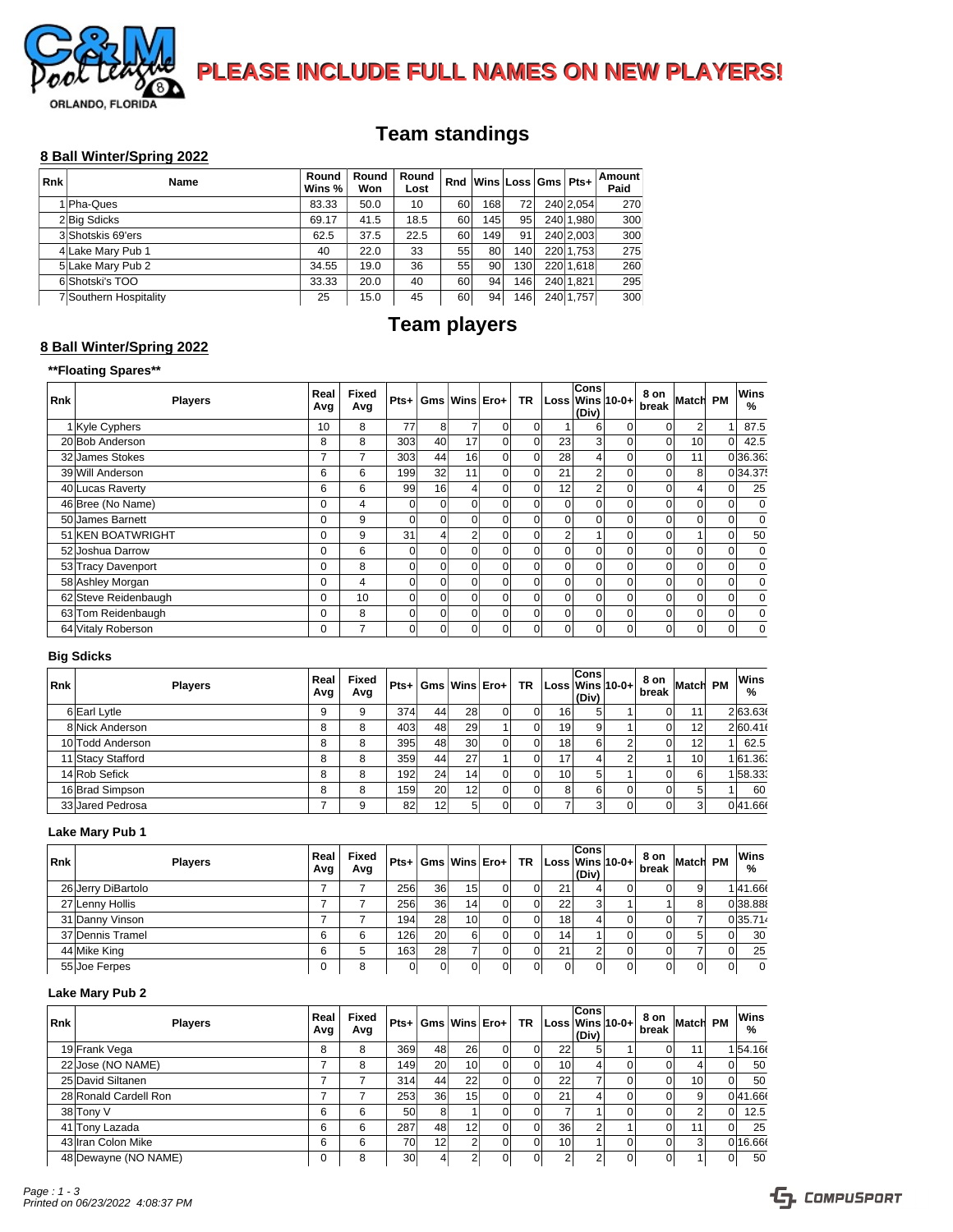

 **PLEASE INCLUDE FULL NAMES ON NEW PLAYERS!** 

# **Team players**

## **8 Ball Winter/Spring 2022**

|     | <b>Pha-Ques</b>  |             |              |     |    |    |                             |                 |                      |                        |               |                 |           |
|-----|------------------|-------------|--------------|-----|----|----|-----------------------------|-----------------|----------------------|------------------------|---------------|-----------------|-----------|
| Rnk | <b>Players</b>   | Real<br>Avg | Fixed<br>Avg |     |    |    | $Pts +  Gms $ Wins $ Ero+ $ |                 | <b>Cons</b><br>(Div) | $TR  Loss Wins 10-0+ $ | 8 on Match PM |                 | Wins<br>% |
|     | 2 TERRY WHITE    |             | 9            | 149 | 16 | 14 |                             |                 |                      |                        |               |                 | 87.5      |
|     | 4 Thomas Clifton |             | 9            | 466 | 52 | 39 |                             | 13 <sup>1</sup> | 12                   |                        |               | 12 <sub>1</sub> | 75        |
|     | 5 Jose Santana   |             | 9            | 416 | 48 | 36 |                             | 12 <sub>1</sub> |                      |                        |               | 12 <sub>1</sub> | 75        |
|     | 9 Herman Gold    |             | 8            | 500 | 60 | 39 |                             | 211             |                      |                        |               |                 | 65        |
|     | 15 John Secor    | 8           | 8            | 446 | 56 | 33 |                             | 231             |                      |                        | ור            | 12              | 058.92    |

#### **Shotskis 69'ers**

| Rnk | <b>Players</b>         | Real<br>Avg | Fixed<br>Avg |     |    | $Pts +  Gms $ Wins $ Ero+ $ |    |                 | <b>Cons</b><br>(Div) | $TR  Loss Wins 10-0+ $ | 8 on Match PM |    | Wins<br>% |
|-----|------------------------|-------------|--------------|-----|----|-----------------------------|----|-----------------|----------------------|------------------------|---------------|----|-----------|
|     | 3 Maryellen Carron Mel |             | 9            | 436 | 48 | 36                          | 01 | 12 <sup>1</sup> | 15                   |                        | ור            | 11 | 75        |
|     | 7 Vince Harper         |             | 8            | 406 | 48 | 31                          |    | 17 <sub>1</sub> |                      |                        |               | 12 | 3 64.58   |
|     | 13 Roger Hickey        | 8           | 8            | 517 | 64 | 37                          |    | 27              |                      |                        |               | 12 | 057.811   |
|     | 17 Mel Lee             |             | 9            | 595 | 76 | 43                          |    | 33 <sup>1</sup> | 10                   |                        |               | 12 | 156.57    |
|     | 47 David (NO NAME)     |             | 8            | 331 |    |                             |    |                 |                      |                        |               |    | 50        |
|     | 56 Ryan Gallo          |             |              |     |    |                             |    |                 |                      |                        |               |    |           |
|     | 57 Rodger Garcia       |             |              |     |    |                             | 01 | 01              |                      |                        | ЭI            |    |           |

#### **Shotski's TOO**

| <b>Rnk</b> | <b>Players</b>         | Real<br>Avg | Fixed<br>Avg |      |    | $Pts +  Gms $ Wins $ Ero+ $ |    |                 | Cons<br>(Div) | $TR  Loss Wins 10-0+ $ | 8 on Match PM |                 | Wins<br>% |
|------------|------------------------|-------------|--------------|------|----|-----------------------------|----|-----------------|---------------|------------------------|---------------|-----------------|-----------|
|            | 12 Lenny Detommaso     | 8           | 8            | 358  | 44 | 26                          |    | 18 <sup>1</sup> |               |                        | D.            | 11 <sub>1</sub> | 159.09    |
|            | 30 Troy Edwards        |             |              | 1951 | 28 | 13 <sub>1</sub>             |    | 15 <sup>1</sup> |               |                        |               |                 | 0 46.42   |
|            | 34 David Ray           |             | 6            | 82   | 12 |                             |    | 6               |               |                        |               |                 | 50        |
|            | 35 Clay Bailey         |             |              | 191  | 28 |                             |    | 19              |               |                        | ור            |                 | 0 32.142  |
|            | 36 Corey Barbarossa CJ |             |              | 297  | 44 | 16                          |    | 28              |               |                        | D.            | 11              | 0 36,361  |
|            | 45 Scott Reeder        | 6           | 6            | 199  | 36 |                             |    | 29              |               |                        |               |                 | 0 19.44   |
|            | 60 Jeff Patch          | 0           | 6            | 28   |    |                             |    | 3               |               |                        |               |                 | 25        |
|            | 61 Keith Patch         |             | –            |      |    |                             | 01 | $\overline{0}$  |               |                        | ΟI            |                 |           |

#### **Southern Hospitality**

| <b>Rnk</b> | <b>Players</b>           | Real<br>Avg | Fixed<br>Avg |     |                 |    | $Pts+ Gms Wins Ero+ $ | $TR  Loss Wins 10-0+ $ | <b>Cons</b><br>(Div) | 8 on Match PM |                 |    | Wins<br>$\%$ |
|------------|--------------------------|-------------|--------------|-----|-----------------|----|-----------------------|------------------------|----------------------|---------------|-----------------|----|--------------|
|            | 18 Mike Hunter           | 8           | 8            | 154 | <b>20</b>       | 11 |                       | 9                      |                      |               |                 |    | 55           |
|            | 21 Taye Collins          |             |              | 328 | 44              | 21 |                       | 23 <sup>1</sup>        |                      |               | 111             |    | 047.721      |
|            | 23 Duwanni Patterson RED |             |              | 117 | 16 <sup>1</sup> | 61 |                       | 10 <sup>1</sup>        | $\sim$               |               |                 | ΩI | 37.5         |
|            | 24 Paul Adams            |             |              | 378 | 52              | 25 |                       | 27                     |                      |               | 12 <sub>l</sub> |    | 0 48.07      |
|            | 29 AJ Wells              |             |              | 279 | 40              | 14 |                       | 26                     |                      |               | 10 <sup>1</sup> |    | 35           |
|            | 42 Kaitlyn Mayer Katie   | 6           | 6            | 263 | 44              | 11 |                       | 33 <sup>1</sup>        | $\sim$               |               |                 |    | 25           |
|            | 49 Jackie Adams          | 0           | 5            | 16  |                 | וח |                       |                        | $\Omega$             |               |                 |    |              |
|            | 54 Terry Davis           | 0           | 6            |     |                 | 01 |                       |                        | $\Omega$             |               | ΩI              |    |              |
|            | 59 Todd Nesbitt          | 0           | 8            |     |                 |    |                       |                        | $\Omega$             |               | ΩI              |    |              |